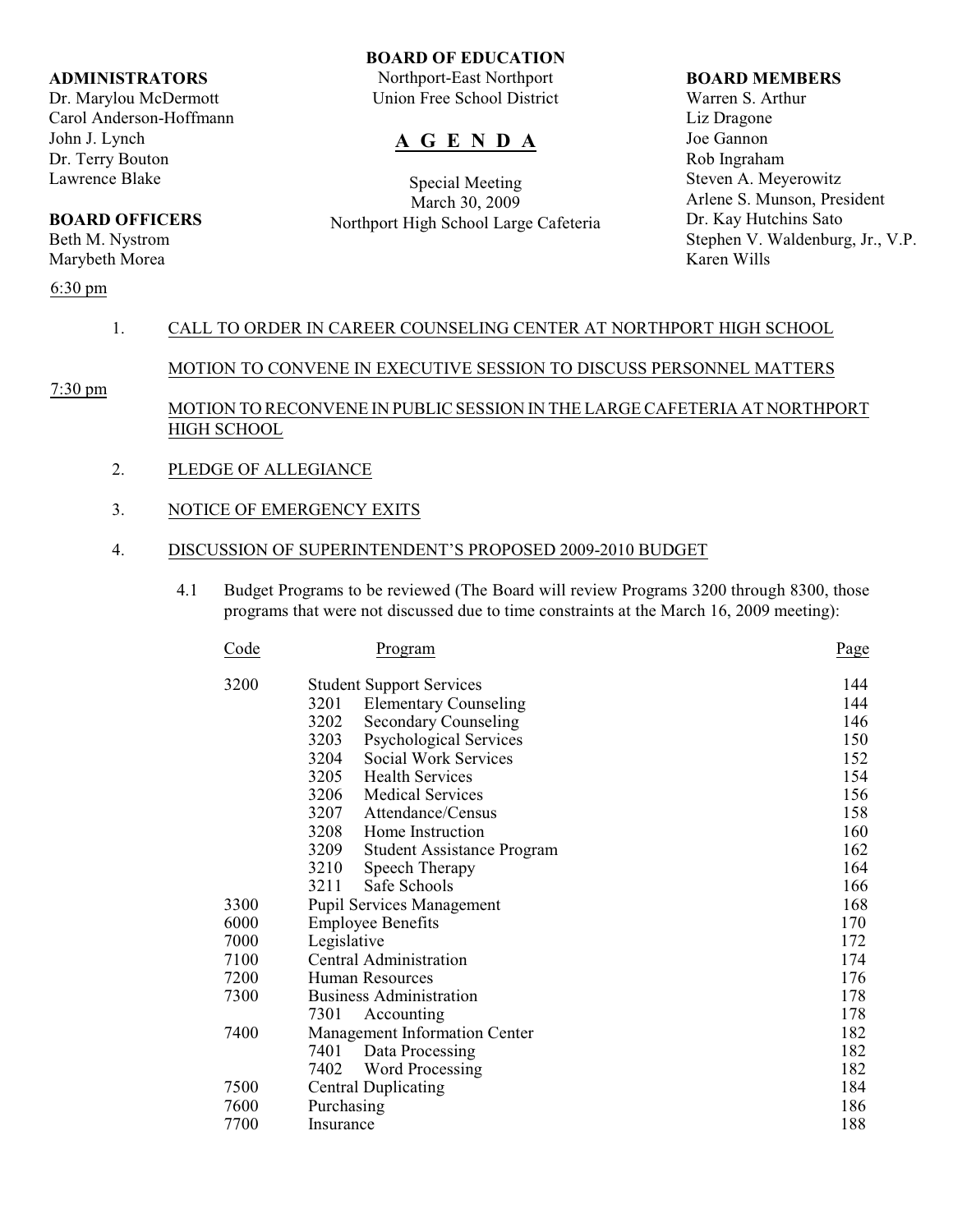| Code                                    | Program                           | Page |
|-----------------------------------------|-----------------------------------|------|
| 7800                                    | Operations & Maintenance          | 190  |
|                                         | 7801<br><b>Custodial Services</b> | 190  |
|                                         | 7802<br>Grounds Care              | 196  |
|                                         | 7803<br>Maintenance of Plant      | 200  |
|                                         | 7804<br>Utilities                 | 204  |
|                                         | 7805<br><b>Security Services</b>  | 208  |
|                                         | 7806<br>Vandalism Repair          | 210  |
|                                         | Telephone Communications<br>7807  | 212  |
|                                         | 7808<br>Mailroom                  | 214  |
|                                         | 7809<br>Warehouse                 | 216  |
| 7900                                    | Transportation                    | 218  |
| 8000                                    | <b>BOCES</b> Administration       | 222  |
|                                         | 8001<br>Administrative Charge     | 222  |
| 8100                                    | Debt Service                      | 224  |
| 8300                                    | Interfund Transfers               | 226  |
| <b>Total General Fund Appropriation</b> |                                   | 228  |

- 4.2 Communications received regarding 2009-2010 proposed budget:
	- \*4.2.1 Email from Mr. Albert J. Prisco to Members of the Board, received March 10, 2009, re: consolidation of school board and teachers union contracts
	- \*4.2.2 Email from Ms. Mary Jo Bartlett to Members of the Board, received March 10, 2009, re: 0% budget increase
	- \*4.2.3 Letter from Ms. Suzanne Strakhov of YMCA The Place to Members of the Board, received March 23, 2009, re: proposed budget cuts

## BUSINESS ITEMS

## 5. SUPERINTENDENT'S REPORT, GENERAL - FOR BOARD ACTION

- 5.1 Recommendation to approve the following Personnel Schedules:
	- \*5.1.1 Schedule J Committee on Special Education

#### MOTION REQUIRED

5.2 Recommendation to approve the following resolution:

"RESOLVED that the Board of Education hereby appoints the firm of Guercio  $\&$ Guercio, LLP as special investigative counsel and report the results of same to the Board of Education; and

BE IT FURTHER RESOLVED, that the Board authorizes payment to the firm of Guercio & Guercio, LLP for said special investigative counsel services at an hourly rate not to exceed that paid to the District's current law firm of Ingerman Smith, namely \$180.00 per hour; and

BE IT FURTHER RESOLVED, that this resolution shall take effect immediately and be retroactive to March 6, 2009.

## MOTION REQUIRED

5.3 Recommendation to receive for a second reading and adopt the following policy:

\*5.3.1 #8110.0, *"Hazardous Waste and Handling of Toxic Substances"*

## MOTION REQUIRED